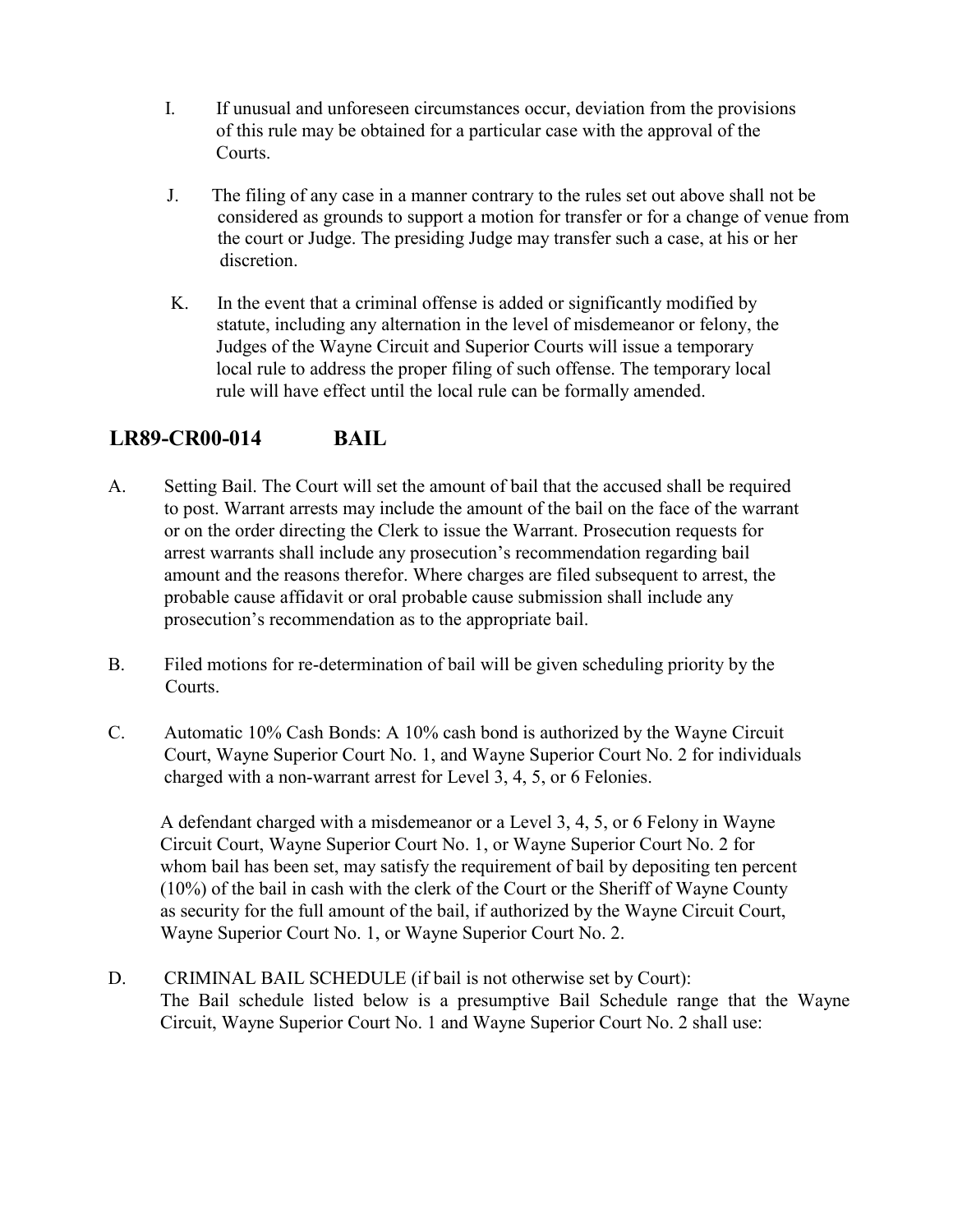| Offenses Against Persons: I.C. 35-42 et seq.                                                   |                                         |             |                                                                                 |
|------------------------------------------------------------------------------------------------|-----------------------------------------|-------------|---------------------------------------------------------------------------------|
| Murder<br>Level 1 Felony<br>Level 2 Felony<br>Level 3 and 4 Felonies<br>Level 5 and 6 Felonies | \$15,000.00<br>\$7,500.00<br>\$5,000.00 |             | No bail<br>To \$75,000.00<br>To \$50,000.00<br>To \$25,000.00<br>To \$15,000.00 |
| Offenses Against Property: I.C. 35-43 et seq.                                                  |                                         |             |                                                                                 |
| Level 1 Felony                                                                                 | \$15,000.00                             | to          | \$50,000.00                                                                     |
| Level 2 Felony                                                                                 | \$10,000.00                             | to          | \$35,000.00                                                                     |
| Level 3 and 4 Felonies                                                                         | \$5,000.00                              | to          | \$20,000.00                                                                     |
| Level 5 and 6 Felonies                                                                         | \$2,500.00                              | to          | \$10,000.00                                                                     |
|                                                                                                | I.C. 35-48-4                            |             |                                                                                 |
| Offenses Relating to Controlled Substances:<br>Level 1 Felony                                  | \$15,000.00 et seq.                     | \$40,000.00 |                                                                                 |
| Level 2 Felony                                                                                 | \$15,000.00                             | to<br>to    | \$30,000.00                                                                     |
| Level 3 and 4 Felonies                                                                         | \$7,500.00                              | to          | \$15,000.00                                                                     |
| Level 5 and 6 Felonies                                                                         | \$5,000.00                              | to          | \$7,500.00                                                                      |
| Other Offenses Not Categorized                                                                 |                                         |             |                                                                                 |
| Level 1 Felony<br>Above                                                                        | \$6,000.00                              |             | \$60,000.00                                                                     |
| Level 2 Felony                                                                                 | \$4,500.00                              |             | \$45,000.00                                                                     |
| Level 3 and 4 Felonies                                                                         | \$3,000.00                              |             | \$30,000.00                                                                     |
| Level 5 and 6 Felonies                                                                         | \$1,500.00                              |             | \$25,000.00                                                                     |

The scheduled above is established as a general guide for the Wayne County Courts (except Wayne Superior III) in setting bail for persons charged with bailable offenses.

The Sheriff of Wayne County shall use the maximum amount for nonwarrant arrests until the initial hearing, whereupon the Court has discretion to revise the amount of the bail.

Nothing in this schedule shall prevent the Court from setting above or below the range provided in this schedule or from admitting an individual defendant to release upon recognizance.

The Bail Schedule in this paragraph shall apply to all cases filed in Wayne County courts other than Wayne Superior Court 3.